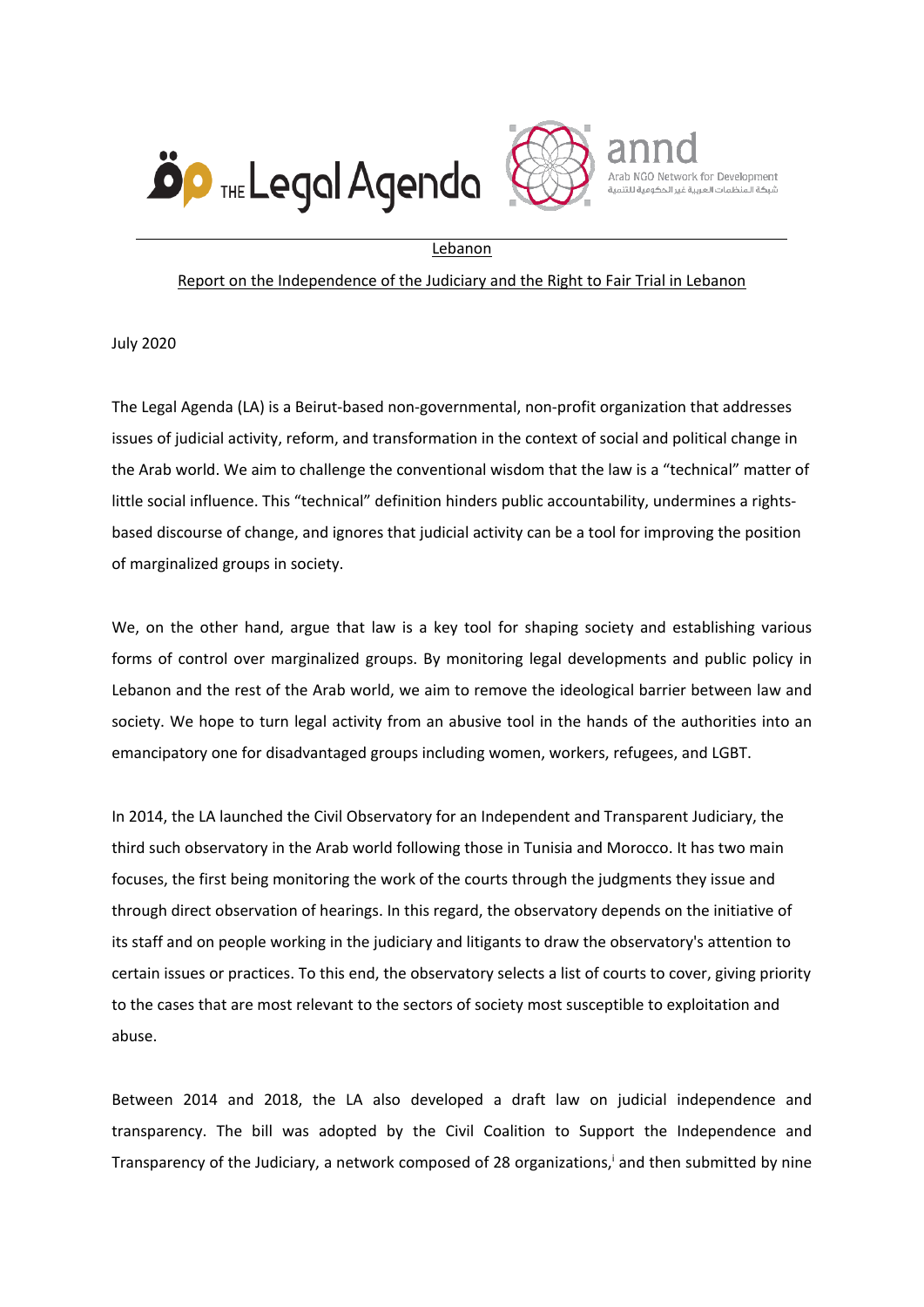MPs" to Parliament on September 6, 2018. On September 12, 2019, the bill was referred to the Administration and Justice Committee and the Prime Minister'<sup>s</sup> Office. The former began debating it on December 3, 2019," in the wake of the uprising that Lebanon has been witnessing since October 17, 2019, which has raised the slogan "Judicial Independence Immediately".

This submission aims to highlight the obstacles in the texts and in practice that prevent the achievement of an independent judiciary, in addition to the violations of the right of litigation, which the LA has placed at the heart of its work.

The Legal Agenda Beirut, Lebanon, P.O. Box 116-105 Tel: 009611383606 Email: [info@legal-agenda.com](mailto:info@legal-agenda.com)

The Arab NGO Network for Development (ANND) is <sup>a</sup> regional network, working in 12 Arab countries with nine national networks (with an extended membership of 250 CSOs from different backgrounds) and 23 NGO members. ANND was established in 1997 and its headquarters is located in Beirut, Lebanon since 2000.

ANND aims at strengthening the role of civil society, enhancing the values of democracy, respect of human rights and sustainable development in the region. ANND advocates for more sound and effective socio-economic reforms in the region, which integrate the concepts of sustainable development, gender justice, and the rights-based approach.

The Arab NGO Network for Development Beirut, Lebanon, P.O. Box: 5792/14 Tel: 009611319366 Email: [annd@annd.org](mailto:annd@annd.org)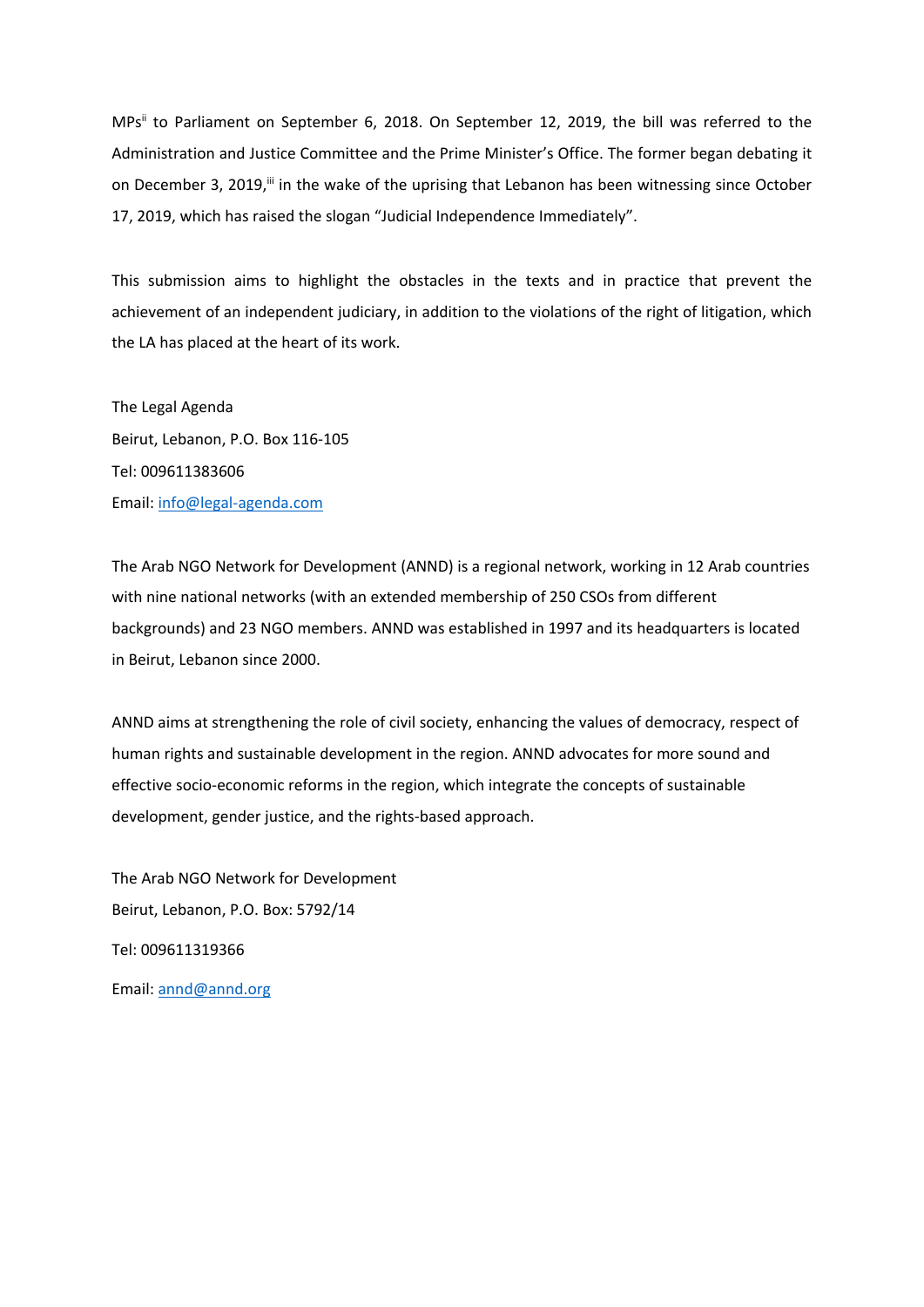#### **Report on Judicial Independence and the Right to <sup>a</sup> Fair Trial in Lebanon**

# **The Right to <sup>a</sup> Fair Trial by <sup>a</sup> Competent, Independent, and Impartial Tribunal Pre-Established Under the Law (Article 14.1 of the ICCPR)**

1. The Preamble of Lebanon'<sup>s</sup> Constitution enshrines the Universal Declaration of Human Rights (UDHR) and the international covenants. Lebanon has also ratified the International Covenant on Civil and Political Rights (ICCPR).

2. Article 10 of the UDHR and Article 14 of the ICCPR guarantee the right to <sup>a</sup> fair trial before an independent and impartial tribunal.

3. An independent judiciary is one of the main guarantees for the right to <sup>a</sup> fair trial.

4. Although the Constitution enshrines both the principle of the separation of powers (§5 of the Preamble) and the independence of judges and the judiciary (Article 20), Lebanon'<sup>s</sup> judicial system remains far from independent.

5. The restrictions on the judiciary'<sup>s</sup> independence can be seen in the violations of its various aspects, namely the principle of the natural judge, the guarantees of institutional and individual independence, and the impartiality of the courts, and in the violations of the standards of the concomitant principle of judges' accountability.

## **a) The natural judge principle and the exceptional courts**

6. The principle of the natural judge is <sup>a</sup> fundamental guarantee of <sup>a</sup> fair trial. Nevertheless, exceptional courts still exist in Lebanon.

7. The Justice Council is one such court. It is competent to examine cases threatening national security internally and externally. It is <sup>a</sup> distinctly political court as cases are referred to it by <sup>a</sup> discretionary cabinet decree in blatant violation of the separation of powers principle.

8. The Military Court<sup>iv</sup> is another exceptional court and enjoys wide jurisdiction.<sup>v</sup> It hears all cases wherein a member of the military is a party, as well as cases concerning terrorism and similar matters. Civilians are often tried in this court. Most of the court'<sup>s</sup> judges are officers in the military or security agencies. During January and February 2016, following outrage over the light sentence given to former minister Michel Samaha, **vi** who was charged with transporting explosives and conspiring to commit terrorist acts, and the subsequent decision releasing him,<sup>vii</sup> Parliament's Administration and Justice Committee began debating two bills<sup>viii</sup> that had been pending in its drawers for years. One, submitted by MP Elie Keyrouz on April 22, 2013, is the only bill to limit the Military Court'<sup>s</sup> broad power to try civilians. However, no amendment was made in this regard.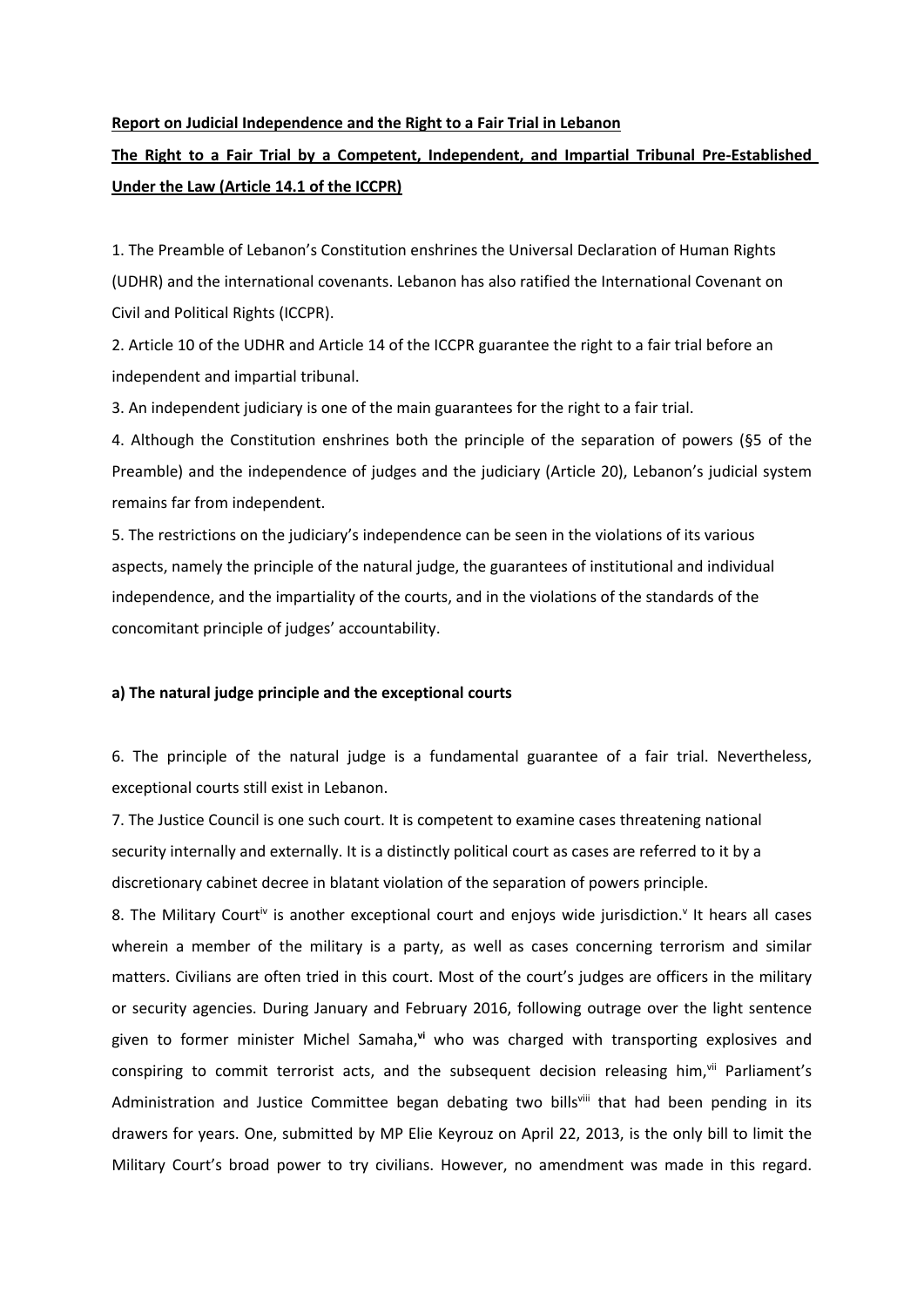More gravely, anti-government protesters and journalists have been referred to it. Following the summer 2015 uprising, when Lebanon witnessed widespread protests against the government because of massive corruption in the waste management sector,<sup>ix</sup> 51 people were prosecuted in this court, as documented by the Lawyers' Committee to Defend Protesters. So far, 15 people have been prosecuted in it since the beginning of the October 2019 uprising against corruption and the ruling class.

Similarly, on March 7, 2019, the court sentenced [journalists](http://legal-agenda.com/article.php?id=5372) Adam Shamsuddin and Fidaa Itani in absentia to three months of [imprisonment](http://legal-agenda.com/article.php?id=5372) for statements on social media deemed damaging to the reputation of <sup>a</sup> security agency, namely State Security. Days later, MP Paula Yacoubian announced her submission of <sup>a</sup> bill banning the trial of journalists and civilians in the military courts. This bill was referred to both the National Defense Committee and the Administration and Justice Committee but has not begun to be studied.

9. Sectarian courts still have jurisdiction over cases concerning personal status and family matters. These courts, like the regular judiciary, lack guarantees of independence, and the judges appointed in them are not required to have <sup>a</sup> law degree.

#### The Administrative Courts

10. In the administrative courts, chamber presidents have broad discretion to appoint the members of the bench examining each case. Although the chamber president must appoint the rapporteur judge for the case as soon as the initial investigations are finished, he or she does not have to appoint the other judges participating in the judgment at that time. Consequently, the chamber president often appoints them at the last minute. This puts pressure on those judges, who have insufficient time to view the case, and therefore endangers litigants' rights. Moreover, the chamber president has broad discretion to change these judges after appointing them. This situation also clearly conflicts with the natural judge principle and, in particular, the right to be tried in <sup>a</sup> preestablished court.

## **b) Institutional independence**

11. Institutional independence refers to the independence of the judiciary as an institution from any interference, influence, or pressure from another branch of authority (whether executive or legislative).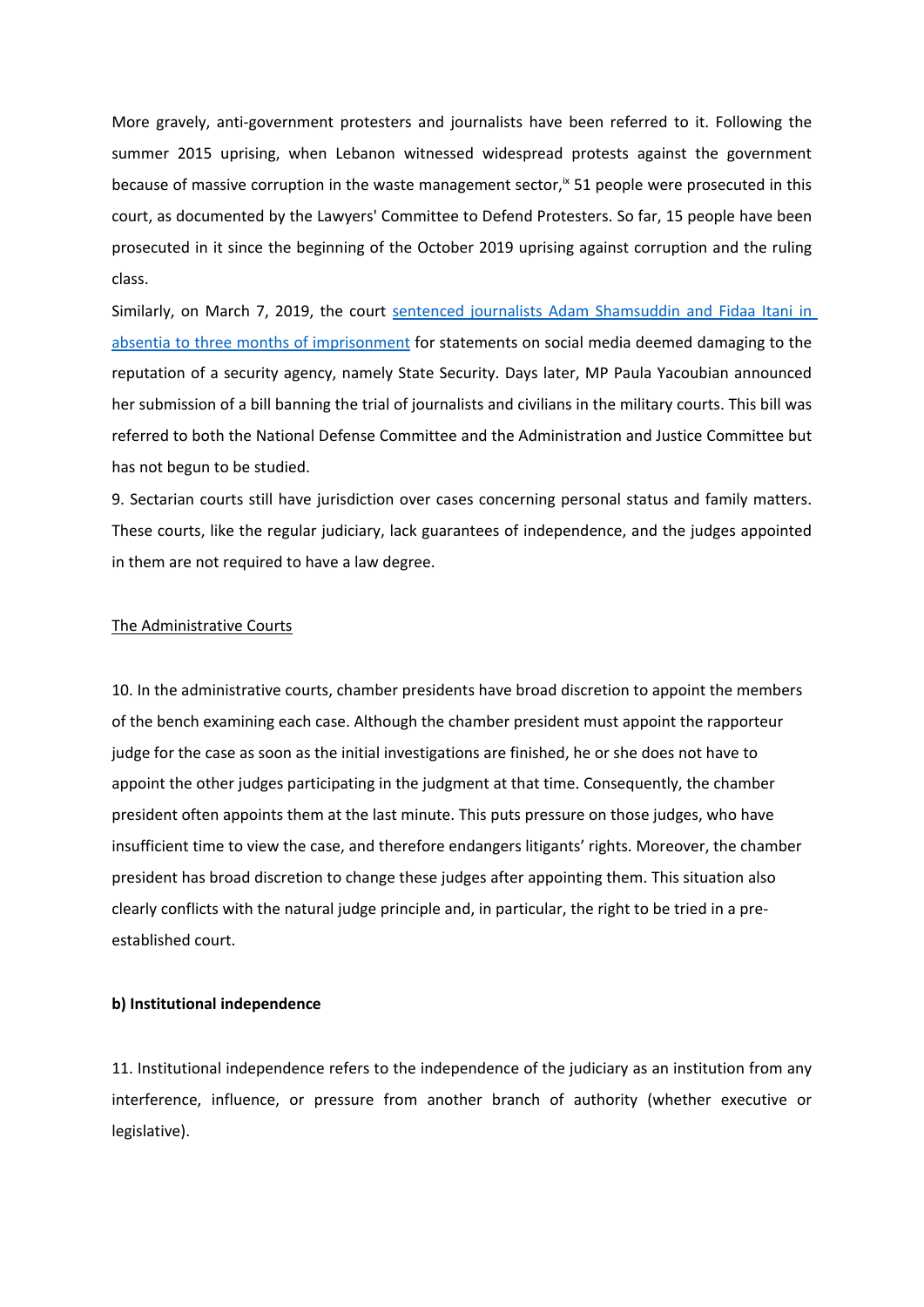#### The Judicial Courts

12. The executive branch still plays <sup>a</sup> key role in appointing and transferring judges in judicial courts.

13. Judges are appointed or transferred via <sup>a</sup> cabinet decree. Hence, the power of the Supreme Judicial Council (SJC) to determine the judicial personnel charts is ineffective as it must obtain the consent of all the executive authorities who sign the decree (ministers and the president of the republic) to pass its proposal. x

In October 2017, the personnel charts decree was issued. The media dubbed them the "three-list charts" as the SJC had based the draft on three lists sent to it by the president of the republic, the prime minister, and the Parliament speaker, which named judges and the positions these figures wanted them to occupy. This decree came after seven years during which more than five drafts prepared by the SJC were aborted because one of the political forces rejected them.

14. As the authority in charge of safeguarding the proper administration of justice and the judiciary'<sup>s</sup> independence, the SJC should be consulted about any proposed law or decree concerning the judicial judiciary (Article 5 § G of the Judicial Judiciary Organization Law).

15. On July 18, 2017, <sup>a</sup> law was adopted including amendments affecting judges' annual holiday and granting the government the power to abolish the Judges' Cooperation Fund and raise the salary of first-class state employees without any accompanying increase in judges' salaries as set in late 2011. This conflicts with the separation of powers principle and Article 20 of the Constitution, which enshrine the judiciary as <sup>a</sup> branch of government and therefore require parallelism between the wages of judges and MPs or ministers.

16. For the selection of SJC members, the Taif Agreement<sup>xi</sup> stipulated that a number of them should be elected by the judges. However, to date, eight of its ten members are appointed directly or indirectly by the executive branch, which casts doubt over the SJC'<sup>s</sup> independence. The two remaining members are elected by judges from the Court of Cassation, and only its chamber presidents may run. Thus, both the right to elect SJC members and the right to run for the position are highly restricted.

17. Other judicial institutions, such as the Judicial Inspection Authority and the Institute of Judicial Studies, are still overseen by the Ministry of Justice (MoJ) rather than the SJC.

## The Administrative Courts

18. The State Council'<sup>s</sup> Bureau (SCB) is the equivalent of the SJC for the administrative courts (which hear cases against the administration). Its members are not elected, so judges have no role in the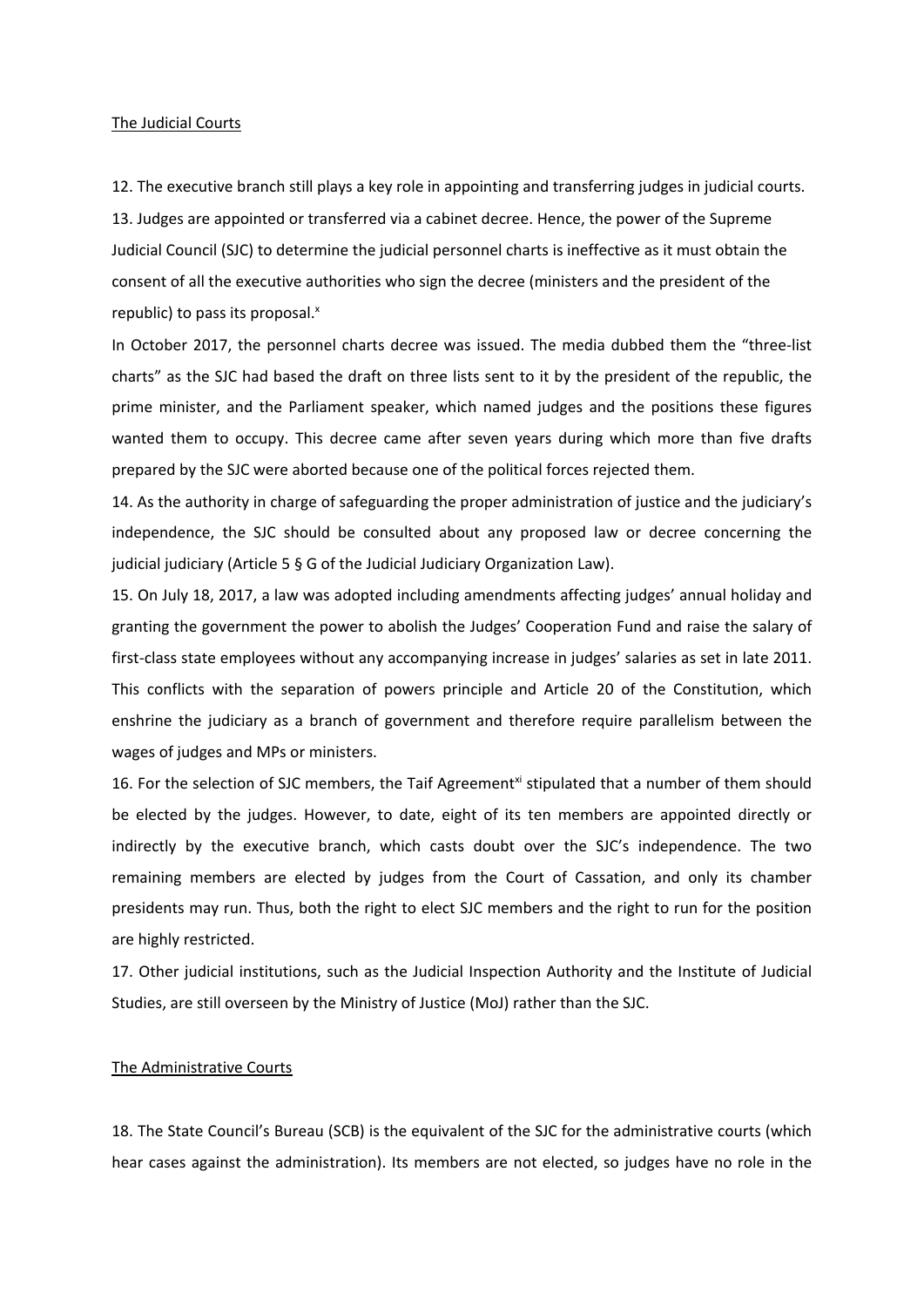selection process. Judges of administrative courts are appointed by cabinet decree<sup>xii</sup> based on the minister of justice'<sup>s</sup> proposal after approval by the SCB. Unlike in the appointment of judicial judges, the law does not address the possibility of disagreement between the SCB and the minister. This increases the executive branch'<sup>s</sup> influence over the administrative courts.

## **c) Individual independence**

19. A judge'<sup>s</sup> individual independence has two aspects: external independence, meaning <sup>a</sup> judge'<sup>s</sup> protection from influence or pressure exercised from outside the judicial institution, and internal independence, meaning <sup>a</sup> judge'<sup>s</sup> independence from influence and pressure practiced from within the judicial authorities, particularly from the SJC and higher ranked judges.

#### External independence

20. The law provides the judicial institutions only with weak guarantees against external influence and pressures. External independence is therefore limited.

21. The legal framework does not recognize the principle of <sup>a</sup> judge'<sup>s</sup> immovability. 22. The Criminal Code does not sufficiently protect the judiciary'<sup>s</sup> independence. It defines interference in judges' work as "attempting to sway the judge in writing or verbally", <sup>a</sup> mere misdemeanor punishable by 20,000 to 100,000 lire (Article 419). MPs George Okais<sup>xiii</sup> and Paula Yacoubian<sup>xiv</sup> have each submitted a bill to increase this penalty. On September 17, 2019, the Administration and Justice Committee adopted Okais' bill amended such that it includes <sup>a</sup> penalty of three months to three years of imprisonment and <sup>a</sup> fine from ten to one hundred times the minimum wage, though neither bill has been adopted in the General Assembly yet. $^{\text{sv}}$ 23. On May 16, 2017, Minister of Justice Salim Jreissati, in front of the media, called President of the Beirut Criminal Court Hani Abdel Moneim Hajjar and asked him to expedite the judgment on <sup>a</sup> case that had attracted much public attention.<sup>xvi</sup> He justified his request on the basis that the case was

one of the "hot files".<sup>xvii</sup>

24. On August 3, 2017, State Council President Shukri Sader was removed from his position via <sup>a</sup> political decision amidst the judicial strike, which signaled to other judicial officials that they might be removed thusly either with or without <sup>a</sup> justification. Jreissati himself, in one television interview, attributed Sader'<sup>s</sup> removal to <sup>a</sup> clash between his personality and the Lebanese presidency'<sup>s</sup> approach, refusing to give any clear compelling reasons in contravention of the Access to Information Law.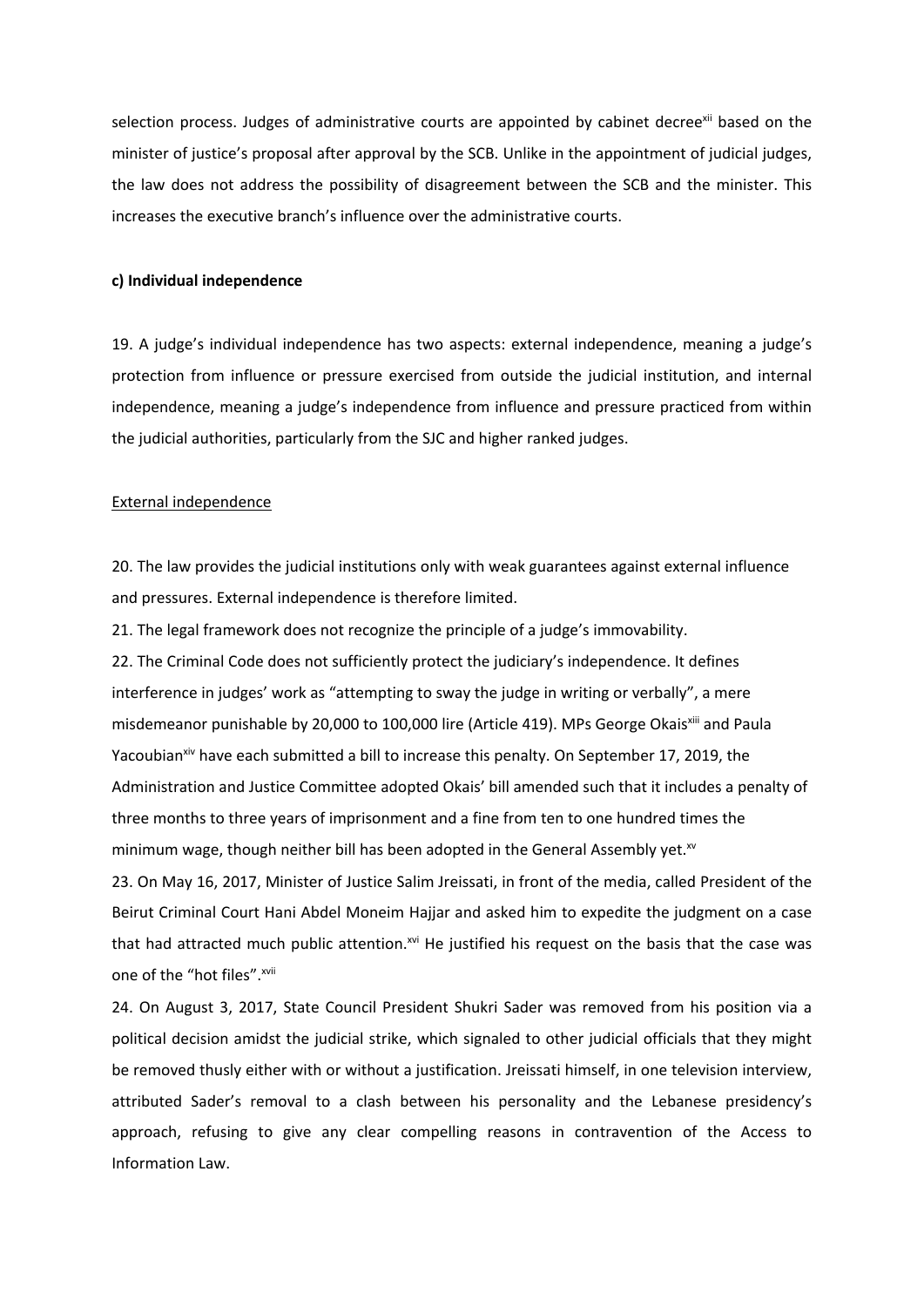#### Internal independence

25. While Article 20 of the Constitution clearly stipulates the independence of every judge, it does not declare equality among judges. This silence encourages hierarchical organization inside the judiciary.

26. The procedures of the competitive exams for entrance into the judiciary<sup>xviii</sup> witnessed a troubling amendment in the 2014 and 2016 exams. The mark allocated to the oral component was increased to one quarter of the total mark in 2014 and one sixth in 2016. This constricts guarantees of an impartial exam by increasing the margin for the examining committees' members to influence the final results based on considerations not related to the candidates' competence, particularly their identities, connections, and affiliations.

27. Appointments to certain positions and specialized committees and secondments are <sup>a</sup> means of favoring certain judges and undermining the principle of equality among judges, especially as they earn additional salaries for such positions. Usually, the forces influential in these appointments use them to reward judges who concord with them and punish those who do not.

## Judges' fundamental freedoms

28. Judges still lack legal enshrinement of their fundamental freedoms of expression and association even though these freedoms are integral to judicial independence.<sup>xix</sup> They are denied these freedoms on the basis of Article 15 of the Public Employees Law, $^{\rm{xx}}$  Article 44 and Article 132 of the Judicial Judiciary Organization Law, and the duties and ethics related to the judicial function. 29. The MoJ'<sup>s</sup> *Basic Principles for the Ethics of the Judiciary* (2005) stipulates that judges have an "obligation of restraint" and ignores their right to establish associations and freedom of expression. 30. On July 17, 2018, days after the resignation of <sup>a</sup> judge suspected of accepting bribes was announced, Minister of Justice Salim Jreissati issued <sup>a</sup> circular to judges banning them from communicating with the media on any matter without his permission. He relied on Article 15 of the Public Employees Law, which prohibits state employees from making statements without their administrative boss' permission, in conjunction with Article 132 of the Judicial Judiciary Organization Law (mentioned in the circular), which renders the Public Employees Law applicable to judges insofar as it does not conflict with that law.

31. Nevertheless, the Lebanese Judges Association, established on April 30, 2018, succeeded in obtaining government recognition on January 29, 2019.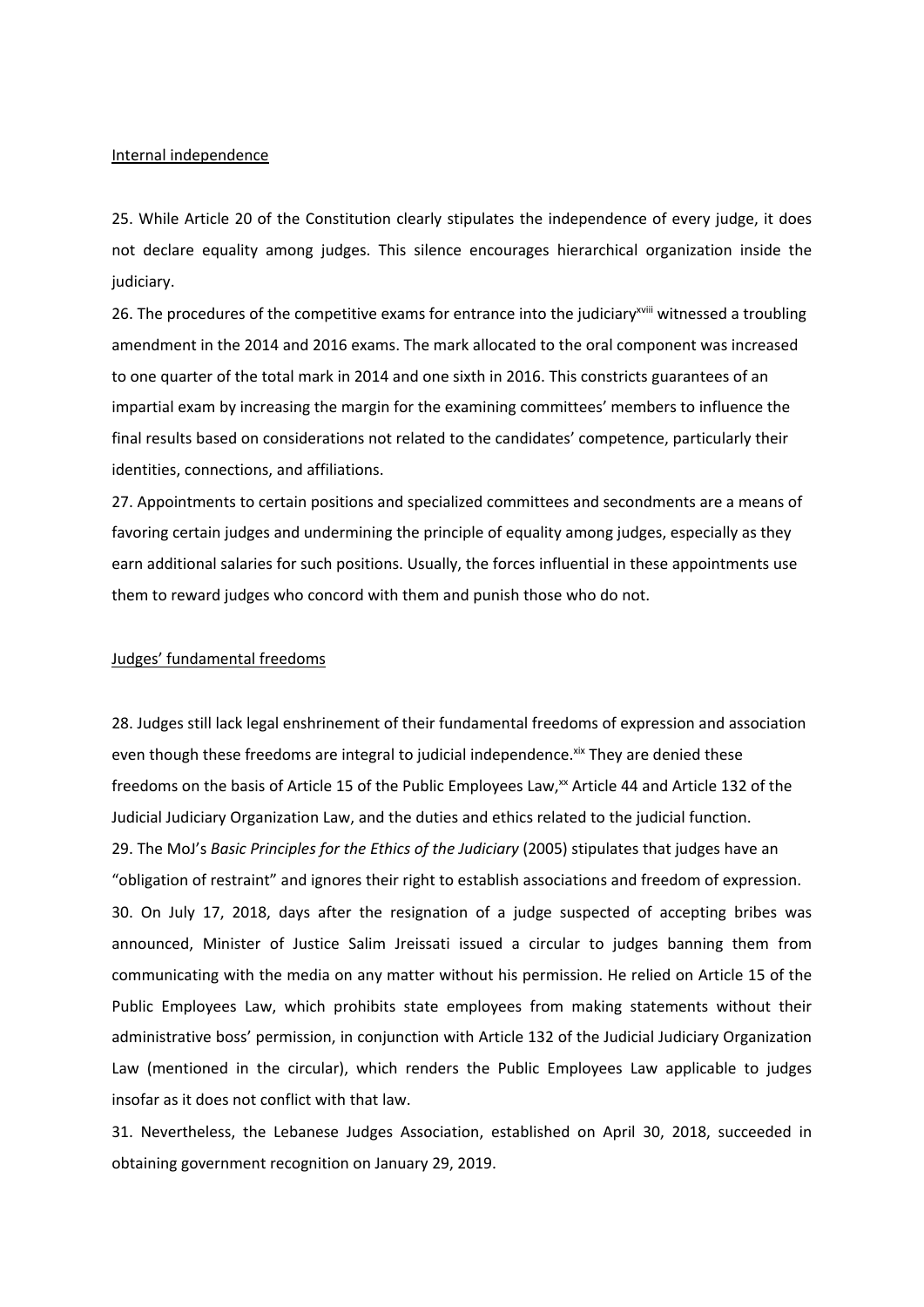32. Article 95 of the Judicial Judiciary Organization Law allows the SJC, outside the context of any disciplinary action, to "decide at any time that an accredited judge is disqualified via an explained decision issued based on <sup>a</sup> proposal from the Judicial Inspection Authority after hearing the judge concerned". This decision is not subject to appeal or review. Thus, this article violates <sup>a</sup> judge'<sup>s</sup> right to defense and <sup>a</sup> judge'<sup>s</sup> independence as it lacks sufficient guarantees against arbitrary punishment.

On March 17, 2017, after <sup>a</sup> video said to show <sup>a</sup> judge in <sup>a</sup> compromising position circulated, the SJC issued <sup>a</sup> brief statement responding to the comments on it. The statement said that "the SJC'<sup>s</sup> Media Bureau wishes to clarify that irrespective of the veracity of that recording'<sup>s</sup> content, the person concerned is no longer <sup>a</sup> judge". The LA was told that an SJC member gave the judge the choice of either submitting his resignation or having the SJC, under Article 95, declare him disqualified without any trial.

33. The Disciplinary Council'<sup>s</sup> proceedings are confidential. Judges worried about being victims of arbitrary disciplinary action have no right to publicize any of these proceedings.

34. Judges cannot contest any decisions pertaining to their careers.

## **d) Court impartiality**

35. In this regard, the Military Court poses the largest problem. It is composed of one civilian judge and <sup>a</sup> number of officers appointed by the military and is competent to try civilians. Hence, there is legitimate reason to doubt the court'<sup>s</sup> impartiality.

36. Judges are appointed based on political and sectarian quotas, which raises serious concerns about the impartiality of the courts. All high judicial positions are subject to precise sectarian quotas, and this phenomenon has begun expanding to the lower judicial positions too. This the LA documented via the 2017 personnel charts, wherein the principle of an equal distribution between Christians and Muslims was adopted for many positions.

37. This was confirmed very clearly by Jreissati, who stated at the judicial year inauguration ceremony on October 17, 2017, that one criterion upon which the charts were based was equal distribution.

## **e) Judges' accountability**

38. The principle of transparency is crucial to the accountability process. Nevertheless, besides disciplinary decisions terminating judges, all inspection and discipline proceedings are completely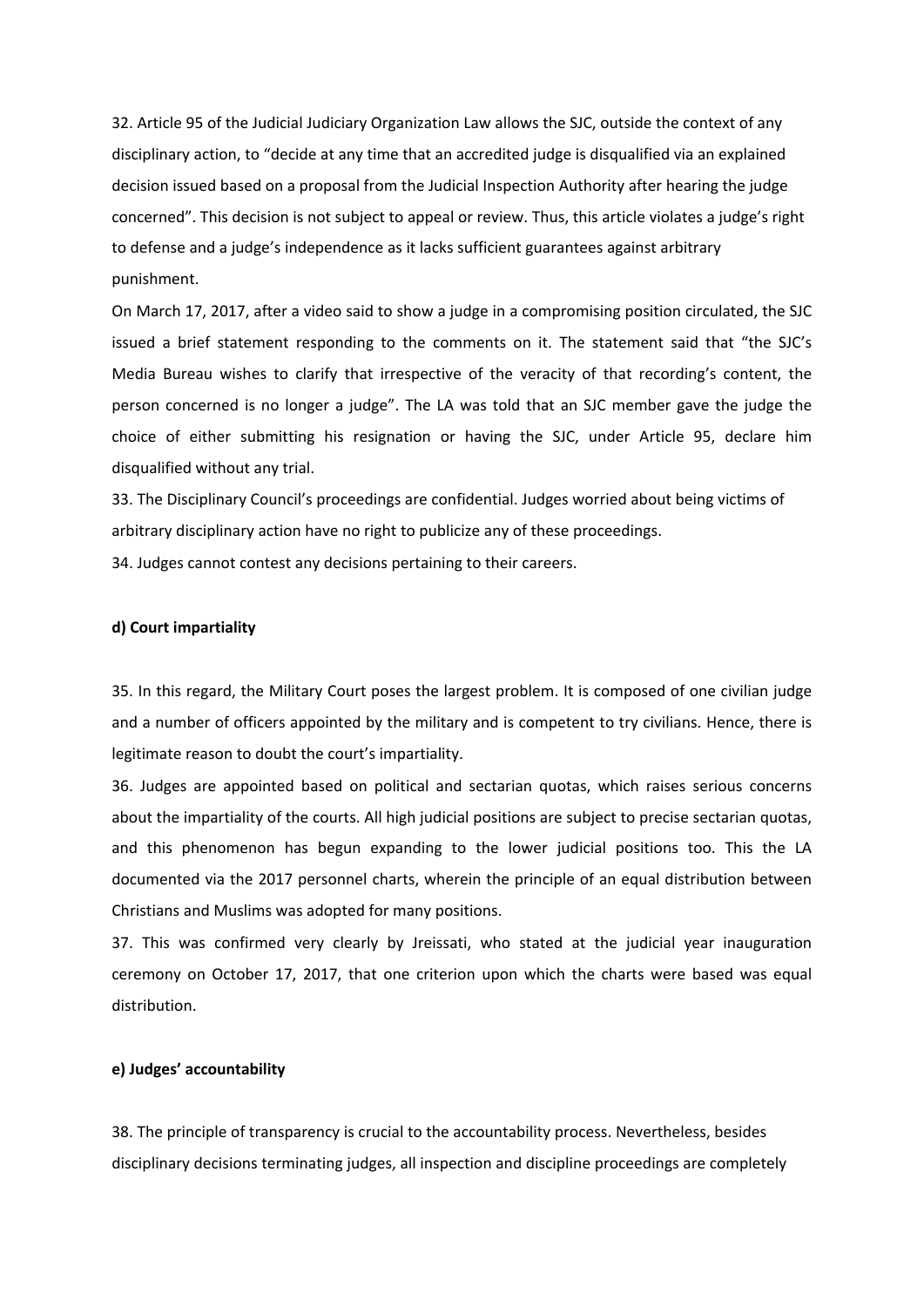confidential. This increases litigants' doubts and weakens their trust in the accountability mechanisms, for even the complainant party remains unaware of the outcome of its complaint. Moreover, the Disciplinary Council does not publish its decisions or issue periodic reports about its activity, so it is virtually impossible for citizens to monitor its work.

#### **Second: Violations of the Right to <sup>a</sup> Fair Trial**

# a) Violation of the right to appear before a court and the right to access to justice (ICCPR, Article **14.3)**

39. Lebanon lacks <sup>a</sup> formal judicial assistance program, which hinders low-income persons exercising their right to seek the courts.

40. The public prosecution follows <sup>a</sup> practice that prevents foreigners from appearing before <sup>a</sup> judge and thus benefit from <sup>a</sup> fair trial. The Director-General of General Security has been granted the authority to deport foreigners before they appear in court. In the first half of 2017, 91 percent of decisions issued by the criminal courts in Beirut, Baabda, and Jdeideh El-Matn in cases related to migrant domestic were in "absentia", thus violating the defendants' right to defend themselves in person.

## **b) Right to be tried "without undue delay" (ICCPR, Article 14.3)**

41. Lebanese law sets legal limits in criminal and civil cases that are not respected by the courts. Even the Work Arbitration Council, which is required by Law to issue prompt decisions within <sup>a</sup> period of three months,<sup>xxi</sup> tends to exceed this period. The average period for decisions is currently around two years and ten months in Beirut Governorate and four years and three months in Mount Lebanon.<sup>xxii</sup>

**c) The right to "be equal before the courts and tribunals" and to enjoy the minimum of guarantees** 42. Security forces and law enforcement officers do not systematically respect guarantees for arrest stipulated by Article 47 of the Criminal Procedures Code, which include the right to contact <sup>a</sup> family member, meet <sup>a</sup> lawyer and obtain <sup>a</sup> medical examination immediately upon arrest. While the Internal Security Forces (ISF) have improved their practices in recent years, other security agencies continue to violate the rights upon arrest: Military Police, General Security and State Security usually do not allow suspects in custody to make <sup>a</sup> phone call until after their testimony has been recorded and severely limit the right to meet <sup>a</sup> lawyer. Military Intelligence does not implement Article 47 nor provide any guarantees for people in their custody. The Military Prosecution does not allow defendants to meet with their lawyers until they have been interrogated by the investigation judge, in clear violation of the right to legal counsel.

43. In most instances, interrogations involving women migrant workers are conducted in the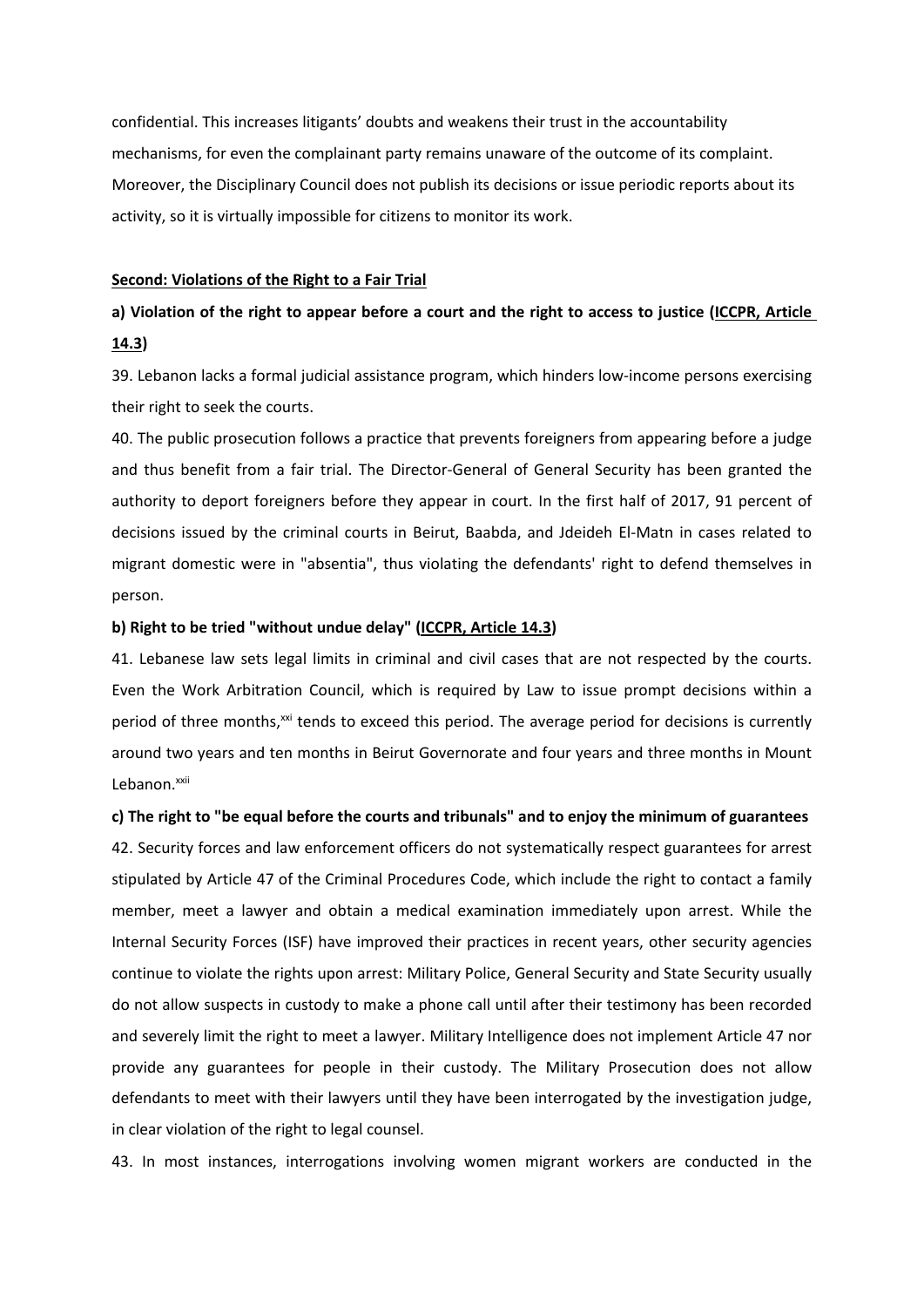absence of an interpreter or lawyer.

## **e) The right not to be compelled to testify against oneself (ICCPR, Article 14.3)**

44. Judicial authorities continue to reject the implementation of the Anti-Torture Law. Since the law was issued in 2017, there has not been <sup>a</sup> single verdict into allegations of torture. There is also <sup>a</sup> pattern indicating the lack of judicial will to investigate and try torture cases. In December 2019, following the submision of complaints of torture by 17 protesters, the General Prosecutor referred the complaint to the Military Prosecution, an exceptional judicial body that is not deemed to be impartial. The Military Prosecution did not conduct investigations into the complaints, but instead referred them for investigation to the law enforcement bodies suspected of acts of torture in clear violation of the law. Upon refusal of the plaintiffs to provide their testimonies to the security agencies, the Military Prosecution decided to close the investigations without any further action, in clear violation to the obligation to investigate torture complaints.

## **f) The right to be presumed innocent until proven guilty (ICCPR, Article 14.2)**

45. In practice, the presumption of innocence seems to be abrogated by long-term pretrial detentions, becoming the rule to be followed.According to <sup>a</sup> study by Legal Agenda, judicial authorities did not comply with pre-trial detention requirements prescribed in the law: Prosecutors and Judges did not comply with the legal deadlines regulating pre-trial detention, including the maximum period for custody, the prompt appearance before an investigation judge, the immediate trial before the criminal judge, the delay to rule on requests for release and delays in transferring detainees to the courthouses. Prosecutors and Judges issued arrest warrant without providing any reasoning or assessment of the necessity of pre-trial detention, in clear violation of Article 107 of the Criminal Procedures Code. Alternatives to pre-trial detention were also rarely used and implemented. Pre-trial detention was clearly used as <sup>a</sup> tool for punishment prior to conviction in violation of the presumption of innocence.

#### **g) The right to implementing decisions**

46. The right to a fair trial entails the right to implement decisions,<sup>xxiii</sup> which guarantees the effectiveness of the right to access to justice. However, immunity accorded to the state and other public institutions preventing the implementation of decisions is an obstacle to this right.

47. No mechanism exists to implement court decisions against the public administration and public institutions.

#### **h) The right to two degrees of trials (ICCPR, Article 14.5)**

48. One of the fundamental guarantees of the right to <sup>a</sup> fair trial is the right to review the judgment before the second instance court. However, the right to appeal the decisions of the Judicial Council is absent despite its competence regarding serious criminal offences against the state.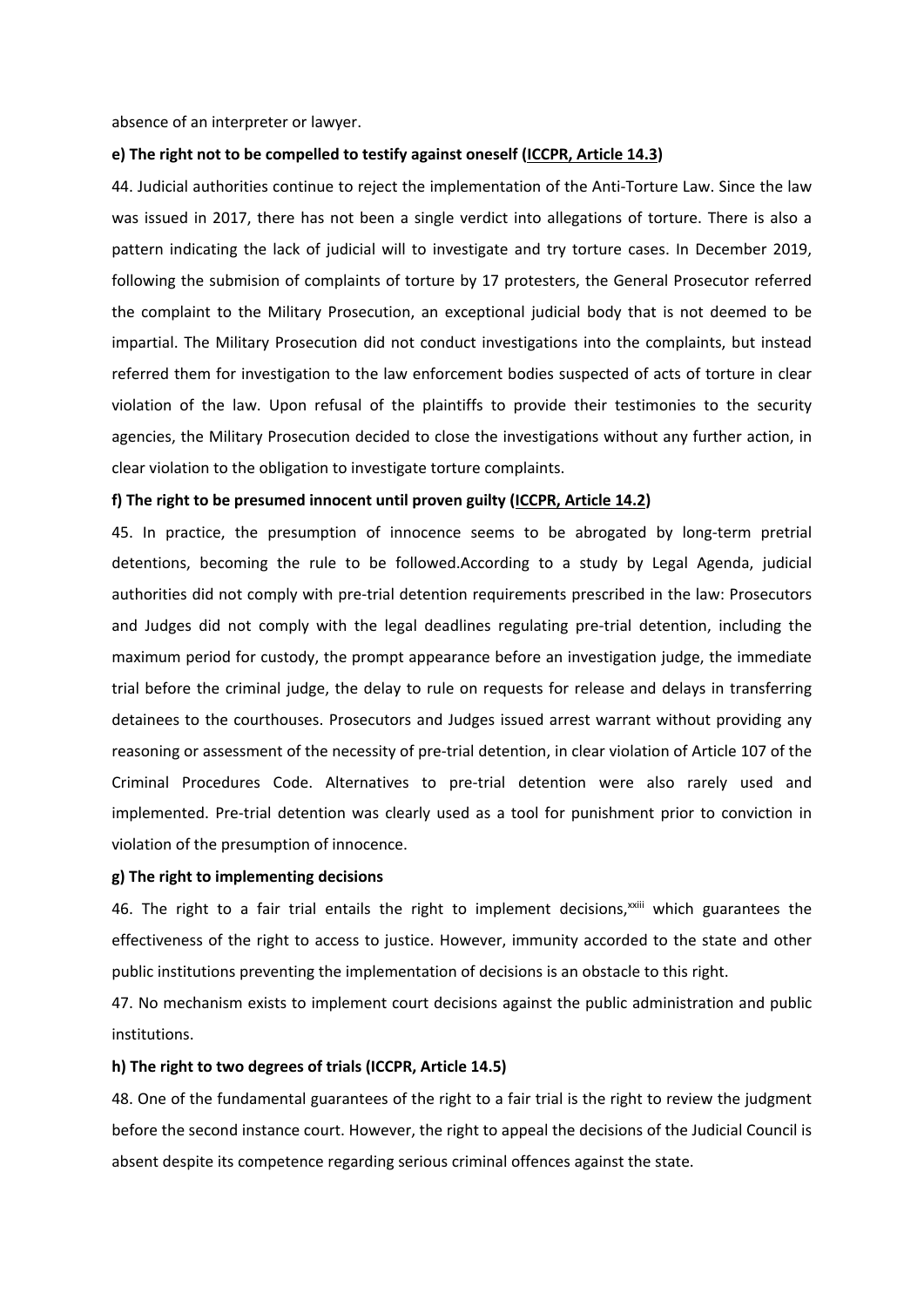49. Law 227/2000 stipulates the establishment of administrative first instance courts in Lebanon. However, they have not yet been established, depriving citizens of their right to litigate on two levels in their cases against the state and public institutions.

#### **Recommendations**

1. Abolish the Justice Council, and limit the Military Court'<sup>s</sup> jurisdiction to military crimes and remove its power to try civilians.

2. Adopt modern laws to regulate the judicial, administrative, and financial judiciaries that respect international standards of judicial independence.

3. Enshrine the principle of the election of at least the majority of judges in the judicial bodies vested with managing the proper administration of justice and ensuring the judiciary'<sup>s</sup> independence, such as the SJC, the SCB, and the Bureau of the Court of Audit. These bodies should also include people who are not judges to avoid any kind of professional factionalism and consolidate these bodies' role in upholding judicial independence, which concerns all citizens.

4. Strengthen the independence of the judicial institutions: The SJC, not the MoJ, should supervise the judicial institutions, including the Judicial Inspection Authority and the Institute of Judicial Studies. Similarly, the internal and external transparency of these institutions' work must be increased.

5. Surround the mechanisms for appointing judges with guarantees ensuring that they occur based on competence and without discrimination, enshrine the immovability of judges, and grant the SJC and equivalent bodies the power to make decisions concerning judges' careers without <sup>a</sup> cabinet decree. Judges' right to contest decisions concerning their careers must also be enshrined.

6. Guarantee equality among judges by prohibiting secondment to jobs in public administrations and limiting their opportunities to receive allowances for additional work.

7. Establish punishments proportional to the gravity of the crime of interfering in judicial work, including imprisonment.

8. Establish general assemblies in each local court to enable all judges to participate in the administration and improvement of court affairs.

9. Enshrine judges' fundamental freedoms to establish associations and of expression in positive law. 10. Define the "disqualification" stipulated in Article 95 of the Judicial Judiciary Organization Law, restrict it to cases of physical or psychological incapacity, and pair its application with fundamental guarantees to avoid any tendency toward dismissing judges without <sup>a</sup> fair trial. Enshrine judges' rights of defense and right to be heard in any disciplinary action or evaluation process.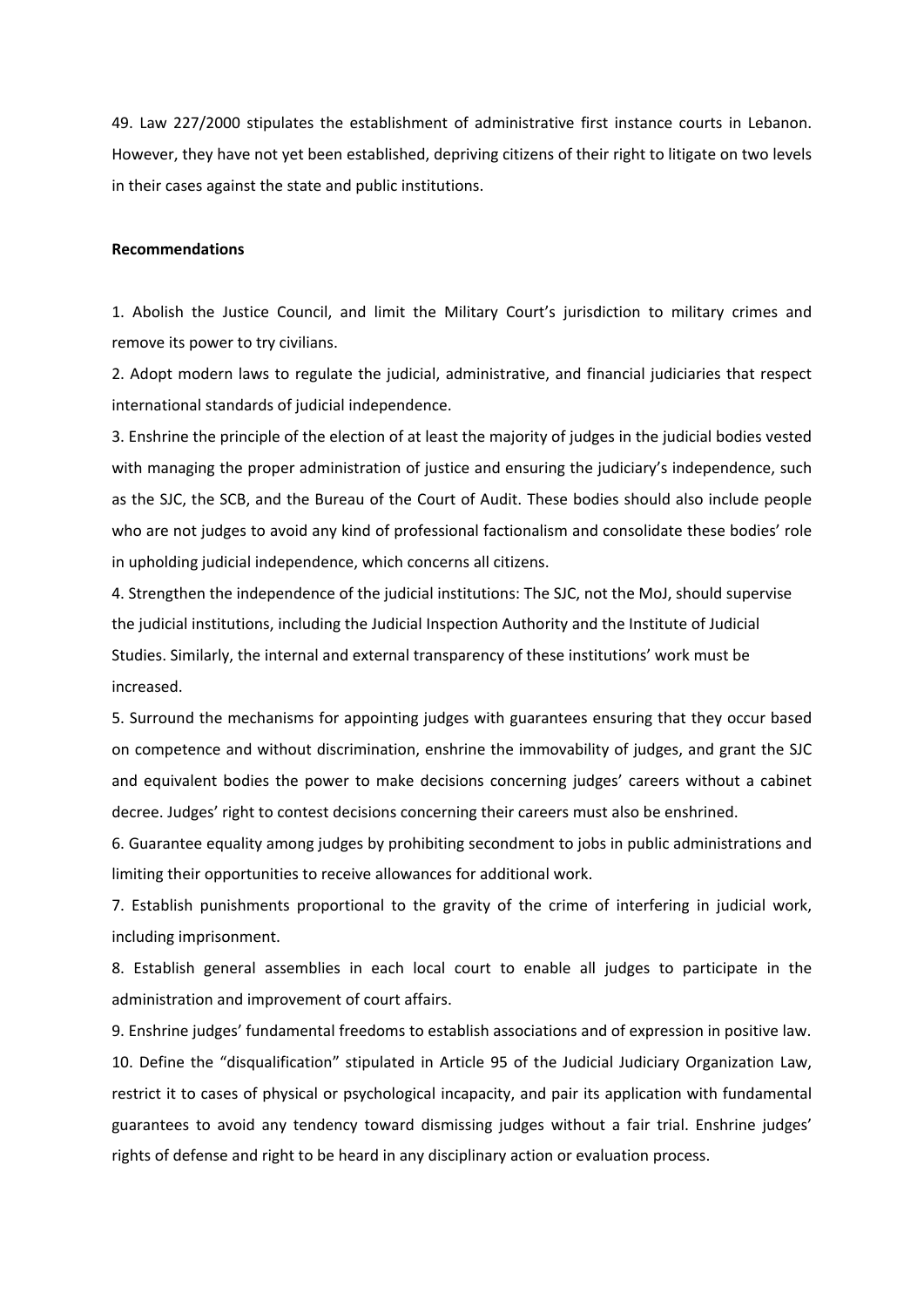11. Activate judges' accountability and increase transparency in disciplinary matters by defining misconducts in detail, stipulating proportional disciplinary punishments, surrounding disciplinary action at its various levels with fair trial guarantees, and publishing all disciplinary judgments. The Disciplinary Council should also publish periodic reports on its activities.

12. In the administrative courts, enshrine the obligation of the chamber president examining <sup>a</sup> case to select the other members of the ruling bench as soon as the case is registered.

13. Respect and implement the right to <sup>a</sup> fair trial. The state must provide <sup>a</sup> system for judicial aid and all individuals must appear before the court without delay.

14. Ensure the issuance of decisions within legally set time limits.

15. Courts must reject confessions taken under torture during investigations.

16. Courts must respect the presumption of innocence and avoid long pretrial detention periods.

17. Apply Law 227/2000 and establish first instance administrative courts.

18. Ensure the possibility of implementing court decisions against the public administration and public institutions.

**iv The court is regulated by Law no. 24 of 1968.** 

<sup>&</sup>lt;sup>i</sup> KAFA (Enough) Violence & Exploitation, the Lebanese Association for Democratic Elections (LADE), ALEF Act for Human Rights, the Restart Center for Rehabilitation of Victims of Violence and Torture, the Association of Justice and Mercy (AJEM), Ruwad Al Houkouk, the Legal Agenda, Committee of the Families of Kidnapped and Disappeared in Lebanon, Lebanese Physically Handicapped Union, Lebanese Labor Watch, Skoun: Lebanese Addictions Center, Green Line, Umam Documentation and Research, the Arab NGO Network for Development, Badael, the Masar Association, Consumers Lebanon, Collective for Research and Training on Development-Action: the "My Nationality is <sup>a</sup> Right for Me and My Family" campaign, SMEX, Helem, Sakker El Dekkene, Maharat News, MARCH, Fe-Male, the National Federation of Worker and Employee Trade Unions in Lebanon (FENASOL), Beirut Madinati, Public Works, and the Insan Association.

ii George Okais, Chamel Roukoz, Najib Mikati, Paula Yacoubian, Michel Moussa, Ali Darwish, Yassine Jaber, Oussama Saad, and Fouad Makhzoumi.

iii During the session of December 3, 2019, the Administration and Justice Committee formed <sup>a</sup> subcommittee and referred the bill to it for study.

v The court'<sup>s</sup> jurisdiction includes criminal cases concerning members of the military, Internal Security Forces, or General Security or civilian Ministry of Defense or Military Court workers, as well as crimes concerning national security or the interests of the military, the Internal Security Forces, or General Security.

<sup>&</sup>lt;sup>vi</sup> On May 13, 2015, the Military Court convicted former minister Michel Samaha of transporting explosives from Syria to Lebanon and conspiring to commit terrorist acts. The judgment was distinguished by the light prison sentence (four and <sup>a</sup> half years) considering the gravity of the acts, which the court handed down after acquitting him of terrorism and attempted murder.

<sup>&</sup>lt;sup>vii</sup> The Military Court of Cassation then issued a decision to release him. This it did after finding that its earlier decision to overturn the judgment on the basis of Samaha'<sup>s</sup> acquittal of some of the crimes effectively overturned the entire judgment, including his sentence and, by extension, his deprivation from civil rights.

<sup>&</sup>lt;sup>viii</sup> The first was former minister of justice General Ashraf Rifi's bill to transfer terrorism cases from the Military Court to courts specialized in terrorism. The bill removed numerous powers from the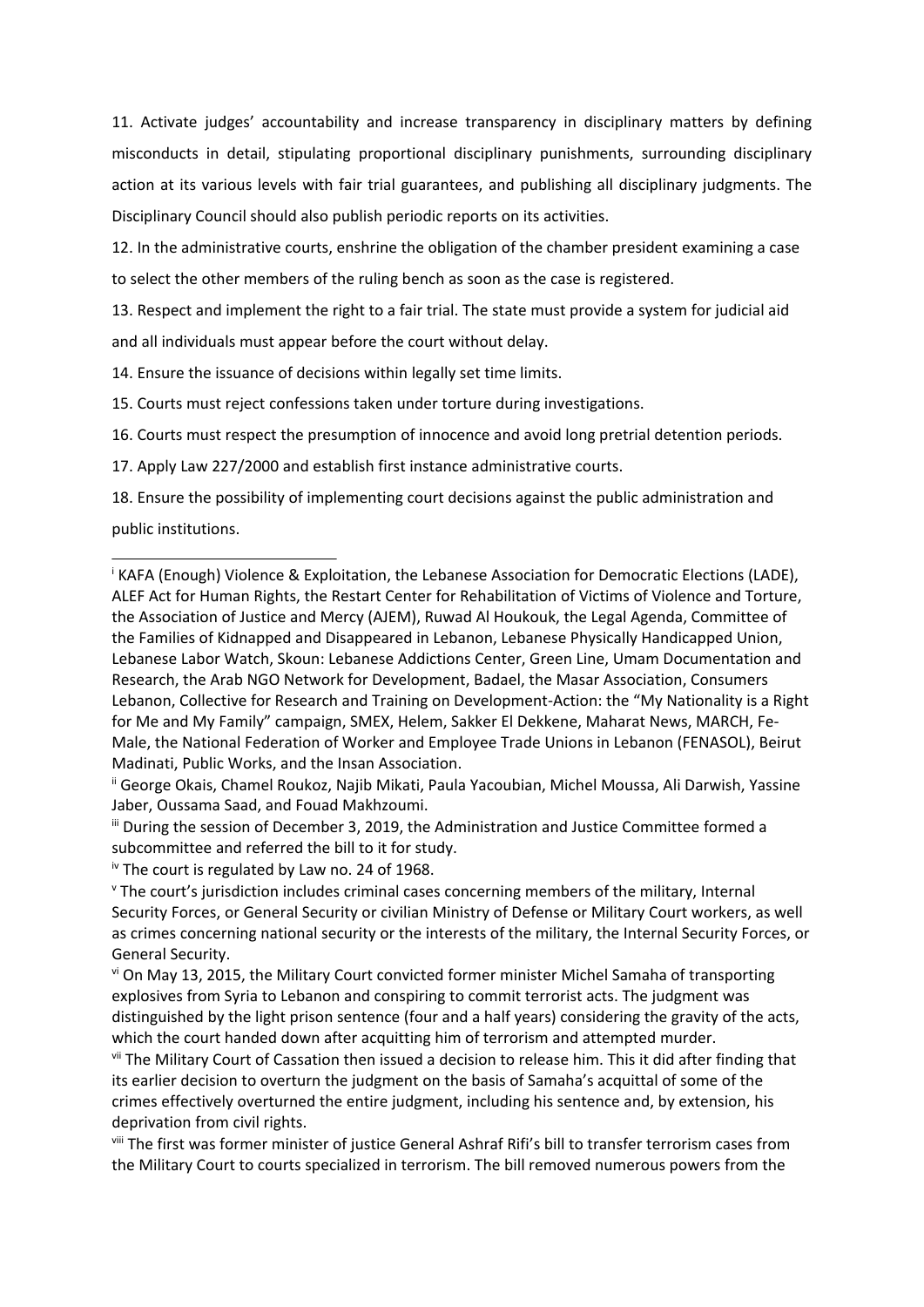Military Court in the realm of terrorism crimes but did not address its jurisdiction in other matters that constitute the bulk of its work and are more relevant to litigants in general. The most important are cases over which the court has jurisdiction because <sup>a</sup> military member or civilian is being prosecuted for <sup>a</sup> crime committed against <sup>a</sup> military member, usually on the basis of social relations that have nothing to do with military work.

The second bill, submitted by Elie Keyrouz on April 22, 2013, is the only bill to significantly restrict the Military Court'<sup>s</sup> jurisdiction over civilians. Its first article explicitly amends the Military Court'<sup>s</sup> subject-matter jurisdiction, limiting it to "military crimes ... in relation to the military personnel referred to it". The grounds for this article are that "trying <sup>a</sup> military member (in <sup>a</sup> dispute with <sup>a</sup> civilian) before <sup>a</sup> military judiciary composed mostly of military judges provides unjustified protection for this military member. It constitutes an exception that contradicts general penal principles and an attack on the principle of equality among citizens before the law and justice". <sup>ix</sup> "Ma'arik al-Nufayat al-Mutasha"iba: Hayya 'ala al-Farz" ["The Ramified Garbage Battles: Come to Sort"], *The Legal Agenda*, issue 31, August 2015.

x In an interview with the LA on March 1, 2016, former SJC president Jean Fahd stated that "The judicial personnel charts are the basis of any process of change. However, the SJC lacks <sup>a</sup> legal basis enabling it to carry them out independently of the executive branch'<sup>s</sup> interference. The law requires the SJC to present the draft charts to the minister of justice and then convene <sup>a</sup> joint session with him if he disagrees with the council. Additionally, they must be issued via <sup>a</sup> decree, which means getting the approval of all the executive authorities whose signature must be obtained. Any minister can refrain from signing the decree, blocking the charts. This has happened repeatedly".

<sup>xi</sup> The Taif Agreement, ratified by the Lebanese Parliament on November 5, 1989, is considered to have put an end to the Lebanese Civil War and was the basis for the 1990 constitutional amendment.

<sup>xii</sup> See articles 6, 7, 8, and 9 of the State Council Regulation.

xiii An expedited bill submitted on April 28, 2019.

xiv April 2, 2019.

 $^{\rm{x}}$  It was on the agenda of the General Assembly on November 12, 2019, which did not convene because of public pressure opposing the presence of the general amnesty law on the agenda. xvi The George al-Rif case. See Nizar Saghieh, "'Asharat Ma'awil li-Hadm Istiqlal al-Qada' fi Lubnan: al-Tashkilat al-Qada'iyya 2017" ["Ten Pickaxes to Destroy the Judiciary'<sup>s</sup> Independence in Lebanon: The Judicial Charts 2017"], *The Legal Agenda*, is. 51, September 2017.

<sup>xvii</sup> In an interview on OTV on June 28, 2017, the minister even provided a theoretical cover for these practices on the basis of Article 66 of the Constitution, which vests the minister of justice with supervising the proper functioning of the judicial process. He added, "Article 20 of the Constitution discusses the independence of the judicial function. That is to say, when the judge is alone with his knowledge, his conscience, his pen, his thought, and his freedom and by his own hand writes <sup>a</sup> judgment, nobody intervenes".

xviii Entry to the Institute of Judicial Studies generally occurs via <sup>a</sup> competitive exam or the direct appointment of persons with law doctorates. The first means has constituted the main gateway for recruiting judges, accounting for no less than 80% of all accredited and trainee judges appointed between 1991 and 2017.

xix Article 8 and Article 9 of the United Nations' Basic Principles on the Independence of the Judiciary. xx Nizar Sagheih, "Ahamm al-Harakat [al-Huquqiyya](https://www.legal-agenda.com/article.php?id=5550) 2018: Nadi Qudat Lubnan Kharaja Ila al-Waqi'"

["The Most Important Rights Movements 2018: Lebanon'<sup>s</sup> Judges' Club Emerges to Reality"], *The Legal Agenda*, April 2019, is. 59.

<sup>xxi</sup> Labor Code, Article 50.